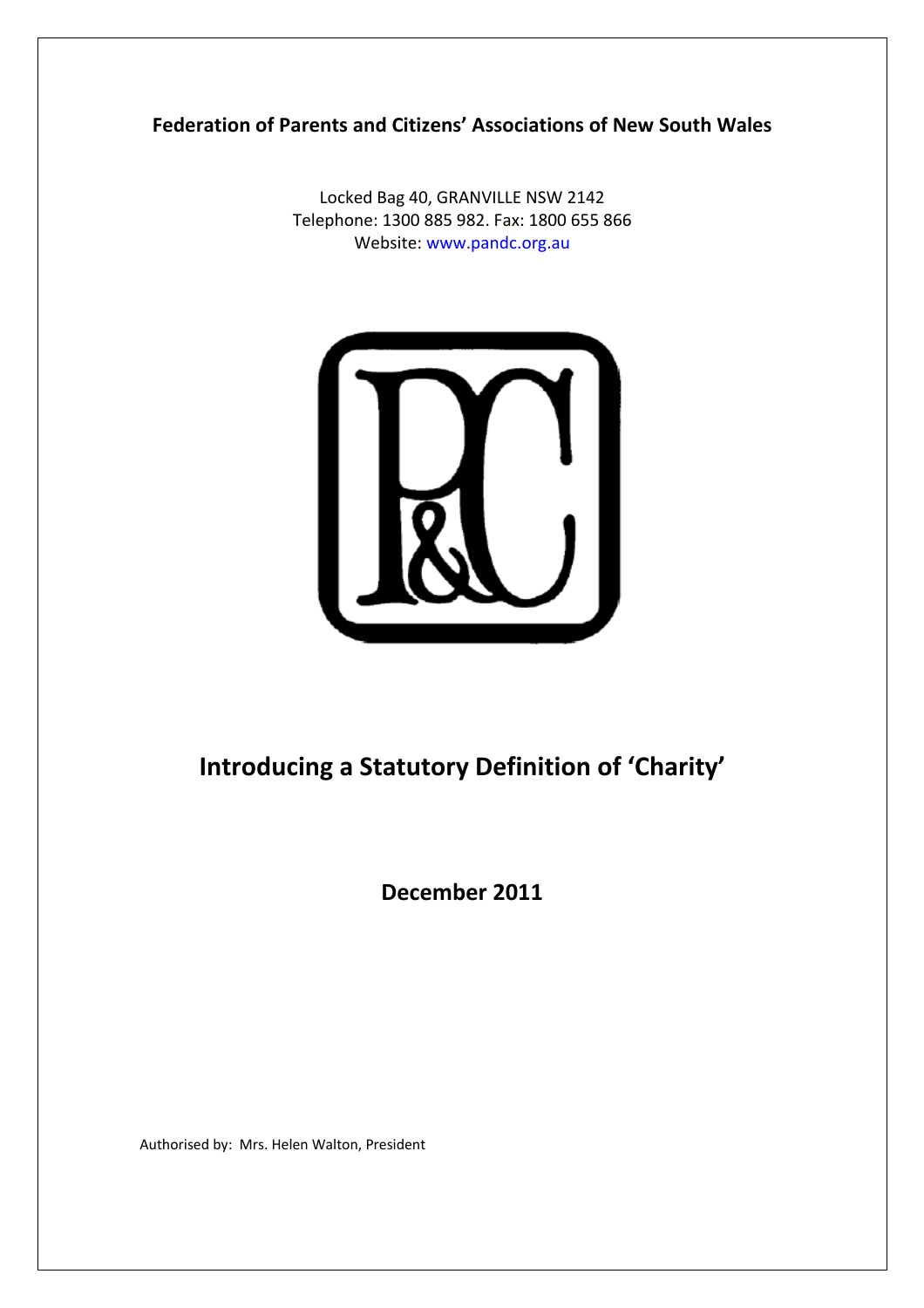### **PREAMBLE[1](#page-1-0)**

The Federation of Parents and Citizens' Associations of New South Wales (P&C Federation) is committed to a free public education system which is open to all people, irrespective of culture, gender, academic ability and socio‐economic class and empowers students to control their own lives and be contributing members of society.

This commitment is based on the belief that:

- All students have the capacity to learn:
- The Government has prime responsibility to provide an education system open to all, which is free and secular;
- Schools should be structured to meet the needs of individual students and should respect the knowledge those students bring to school and build on that knowledge to foster their understanding about the world.

Parents as partners in the education process, have a right and a responsibility to play an active role in the education of their children. P&C Federation and its representatives share a responsibility of ensuring representative decision making for the benefit of all students.

### **INTRODUCTION**

P&C Federation is thankful for this opportunity to participate in the consultation "A definition of Charity." P&C Federation is the peak body representing parents of children in government schools across NSW. Amongst some of the P&C Federation objectives; promoting Public Education, facilitating community involvement in public education, and cooperating with all/any agencies interested in furthering education and social inclusion.

# **Are there any issues with amending the 2003 definition to replace the 'dominant purpose' requirement that a charity have an exclusively charitable purpose?**

The 2003 definition requires an entity to have a dominant purpose that is charitable and that, if the entity has one or more purposes, any other purposes of the entity further or are in aid of the dominant purpose. If there were to be amendments made to this definition and the 'dominant purpose' requirement be altered or defined, an issue is created. When defining the specifics of a 'dominant purpose', currently the definition is narrow and excludes many entities from having a 'charitable' status even though their 'dominant purpose' is charitable. E.g. A P&C Association whose objective or 'dominant purpose' is; to bring parents, citizens, students and teaching staff into close co‐operation, and to assist in providing facilities and equipment for the school and in promoting the recreation and welfare of students at the school<sup>[2](#page-1-1)</sup>, are not necessarily classified as a charitable organisation. Their main purpose is the betterment of educational outcomes for all students and building strength and cohesiveness throughout the school community.

Further explanation or refinement of this requirement if made, may create an increase in the number of entities that could be excluded from being defined as 'charitable'. With even more stringent guidelines in place, how do organisations with a 'dominant purpose' that is charitable, become recognised as a charity?

<span id="page-1-1"></span><span id="page-1-0"></span> $\overline{a}$ 1 Federation of P&C Associations of NSW (2011) *P&C Handbook* (p1-2) <sup>2</sup> Federation of P&C Associations of NSW (2011) *P&C Handbook (p1-4)*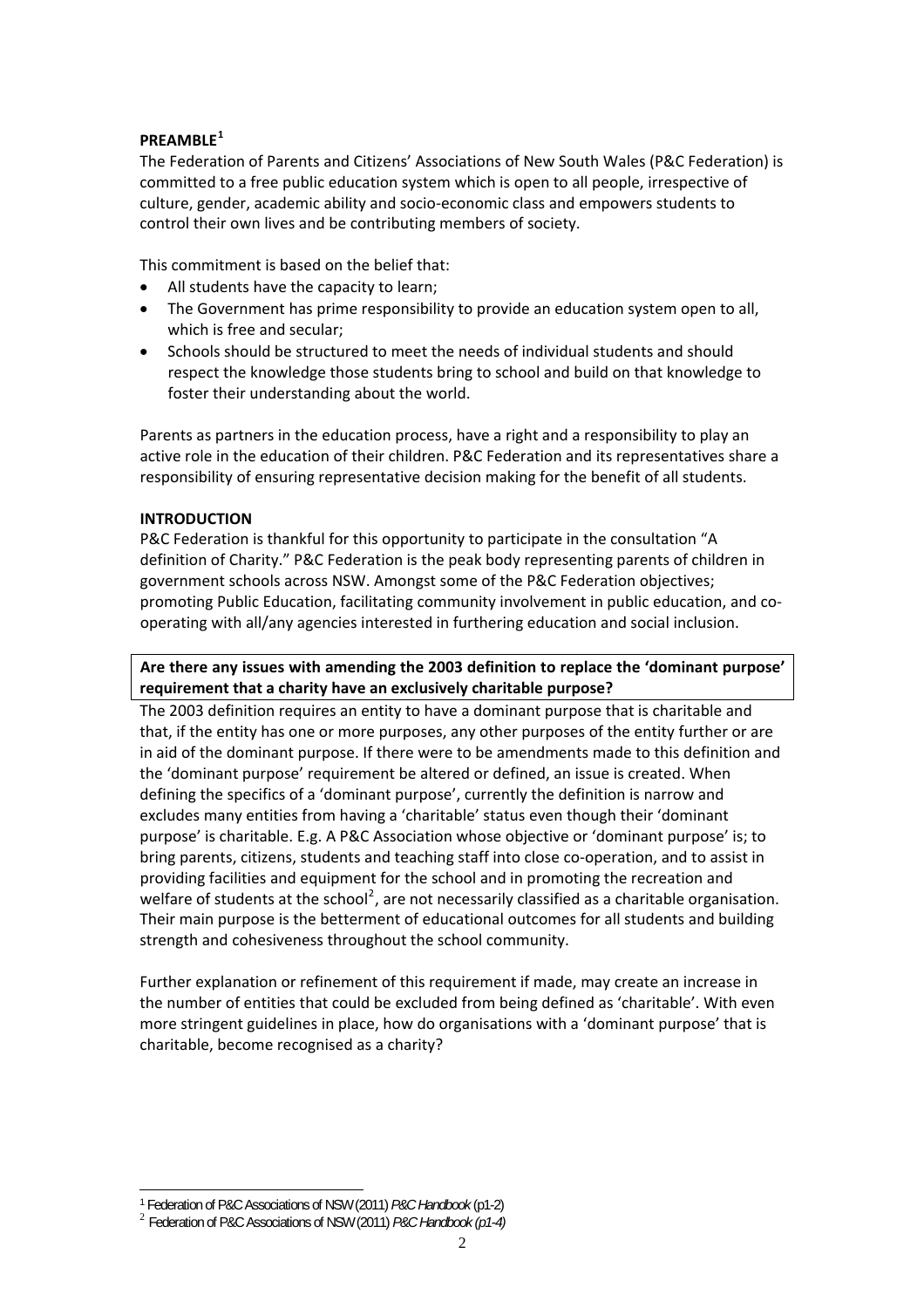## **Are there any changes required to the Charities Bill 2003 to clarify the meaning of 'public' or 'sufficient section of the general community'?**

The meaning of 'public' or 'sufficient section of the general community' is limited by numbers derived from the percentage of the community that *could* benefit versus the section that *is* benefitting. This definition requires a numerical amount or defined percentage to be measured in able to qualify within the guidelines. If this cannot be defined in numbers or percentages then it is deemed unable to be proven and cannot fall within the definition. The issues highlight how the measurement of impact is undertaken and the tools and resources that are required to be able to conduct such a measurement. Something that smaller entities typically, have little expertise or resources to undertake.

When communities raise funds for the betterment of the community, this should be seen as falling within the guidelines of 'public' or 'sufficient section of the general community'. E.g. a P&C Association raising funds for the betterment of educational outcomes in the school and the community should be seen as falling within the guidelines.

In further clarifying the meanings, it must be taken into account the possible exclusion that may occur for smaller or isolated groups that receive assistance from organisations that presently fit within the guidelines.

#### **Could the term 'for the public benefit' be further clarified?**

The term 'for the public benefit' is tested by whether or not there is a benefit and whether or not that benefit is for the community. In clarification of the term there needs to be some flexibility built in, to ensure the term is not narrowed and made more restrictive than it currently is. It is also important that if a determination is made, avenues exist where challenges can be put forward and, if necessary further clarification can be given to allow entities to understand and comply and therefore potentially earn the stance.

Whilst the term may appear broad in essence, the way in which it is determined is often restrictive. It can be found that public benefit cannot be recorded in values that are measurable; a benefit to the community can come in many forms and can have differing impact on community members. Moving away from such a restrictive definition would enable flexibility and clarification of the term and allow for a greater range of suitable entities whom currently provide benefits to their communities, to fall within the guidelines.

### **What are the issues with requiring an existing charity or an entity seeking approval as a charity to demonstrate they are for the public benefit?**

As aforementioned the benefit to a community can come in varying forms, and may impact each member of the community in a unique way. A problem exists in the measurement of public benefit, especially for non tangible benefits. A broader and more flexible definition and determination of the term needs to be undertaken to ensure fairness and equity in the process. When requiring existing charities to demonstrate their purpose is for the public benefit both tangible and non tangible benefits need to be examined. The approval process needs to be fair and equitable and allow those existing as a charity to be able to demonstrate their purpose. While the term may be broad in definition the determination process needs to be flexible and take into account the entity's ability, or lack of, to be able to measure such benefit in the community.

There should never be a simple 'yes' or 'no' answer. It is also important that if a determination is made, avenues exist where challenges can be put forward and, if necessary further clarification can be given to earn the stance.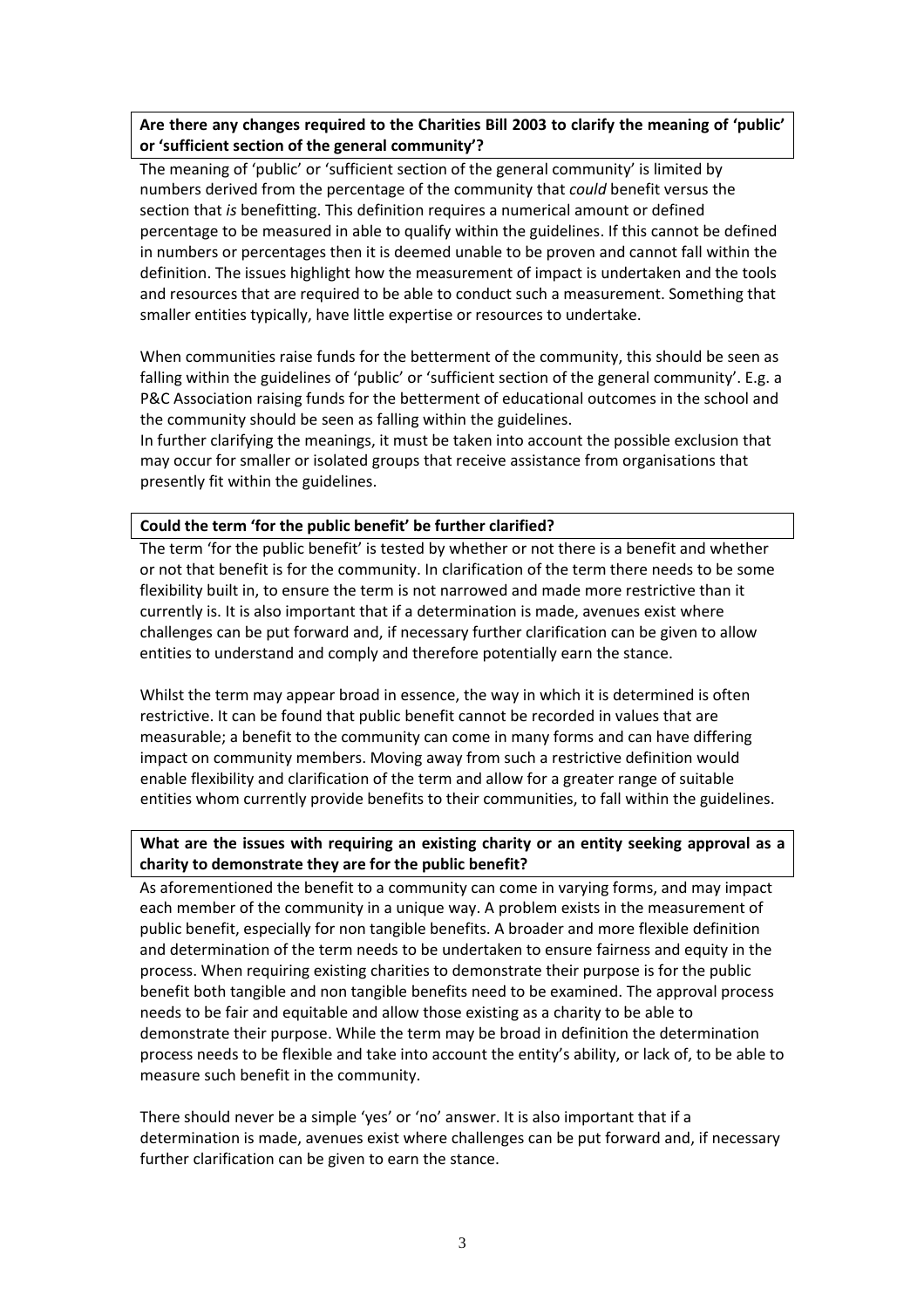**What role should the Australian Charities and Not‐for‐profits Commission (ACNC) have in providing assistance to charities in demonstrating this test, and also in ensuring charities demonstrate their continued meeting of the test?**

Australian Charities and Not‐for‐profits Commission (ACNC) should be seen as the first stop for charities or entities when they are seeking information on definitions, compliance and relevant processes. They should be able to provide up to date information, fact sheets and resources for charities to keep current with statutory and legislative changes and information that is needed for the charity to function in their roles. The ACNC should be the place each and every charity uses as their main resource in ensuring their activities remain within the boundaries of the definitions and processes of determination.

# **Should the role of activities in determining an entity's status as a charity be further clarified in the definition?**

The activities of an entity are currently used to define whether or not the entity is charitable, if the dominant purpose of the entity is seen to be for charity but, the activities undertaken are in contrast to this purpose the entity is not considered a charity.

The activities that are undertaken by an entity should be considered in more detail to reflect the purpose of the entity. If an organisation which is solely based around the betterment of education for a school and the benefit of the community is undertaking activities that do not fit within the boundaries but ultimately aid in the in the dominant purpose of the entity. This should be seen as fitting within the definition as long as the dominant purpose is seen to be charitable. The activities undertaken can often prove an entity could be eligible for charitable status when their dominant purpose may be determined as not charitable. Some of the activities that currently exclude an entity from being charitable include lobbying activities. When the activities ultimately aid in the betterment and benefit of the community, the dominant purpose is seen to be charitable the entity should be seen to fulfil the requirements of eligibility.

Where entities invest in communities, profits and benefits are apparent whether measurable or intangible. Is an activity whose main purpose is to further education for public purpose considered an 'approved' activity? A P&C Association that has a dominant objective of betterment of educational outcomes in schools, for students, and the community, and undertakes activities to further this purpose should be seen as a meeting the criteria. Entities such as these, aims to further education for the public purpose, improving educational outcomes for students and by undertaking activities to further these aims actually save government funds by up skilling communities and building social cohesion.

In further clarifying the definition, a narrowed and less flexible definition could be determined thus excluding many more organisations that are currently determined not eligible for the status. In making changes to the definitions a flexible approach needs to be undertaken and once again a process can be put in place where challenges can presented and, if necessary further clarification can be given to earn the stance.

# **Is the list of charitable purposes in the Charities Bill 2003 and the extension of Charitable Purposes Act 2004 an appropriate list of charitable purposes?**

The list as it stands is very restrictive and narrow, there needs to be an alteration that allows for a broader list and a wider range of definition for charitable purposes, the purposes whilst seeming broad do not allow for flexibility and demonstration of the charitable purpose of the entity.